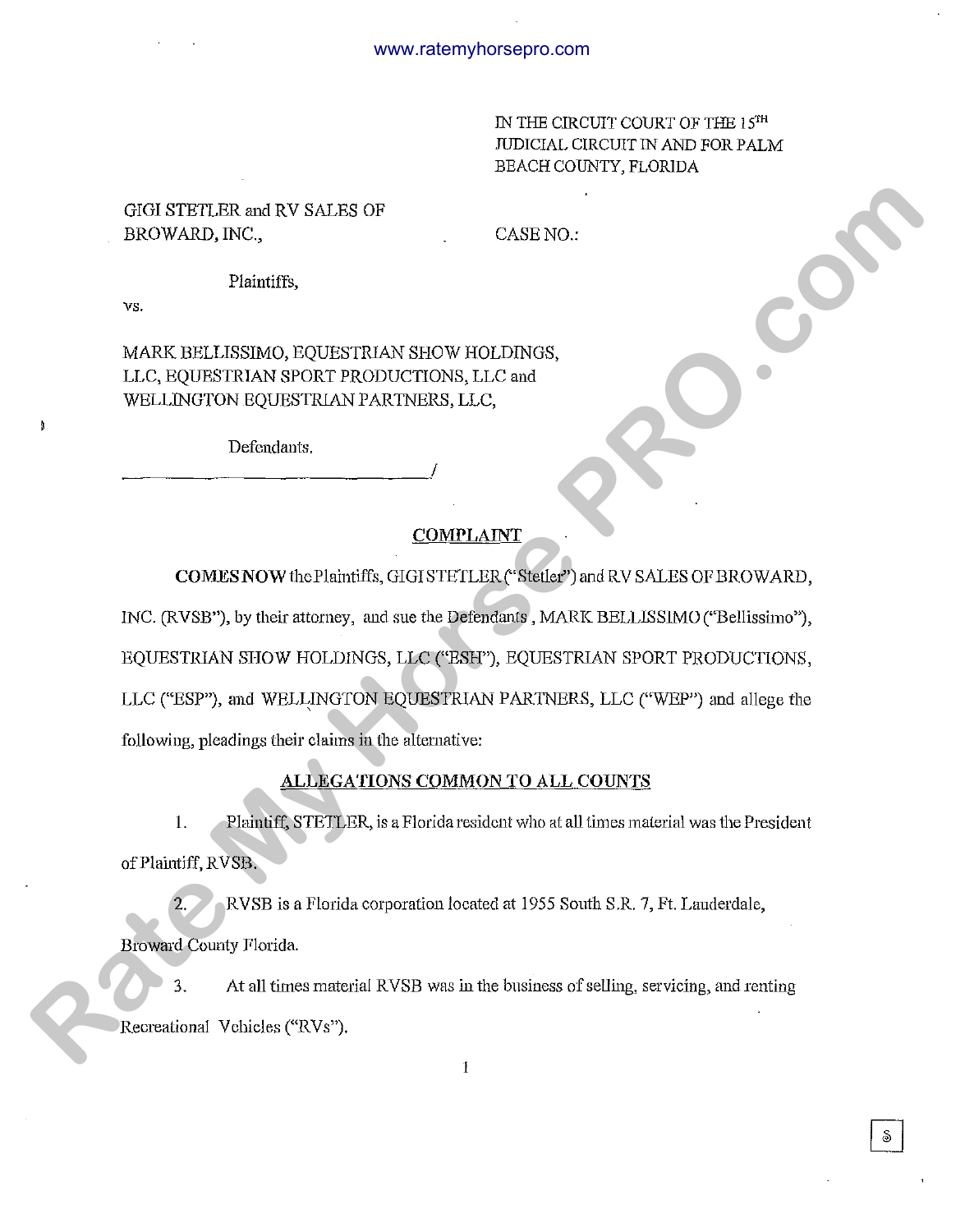4. Defendant, BELLISSIMO, is a Florida resident residing in Palm Beach County, Florida.

*5.* At all times material BELLISSIMO was the managing member of Defendants, EQUESTRIAN SHOW HOLDINGS, LLC ("ESH"), EQUESTRIAN SPORT PRODUCTIONS, LLC ("ESP"), and WELLINGTON EQUESTRIAN PARTNERS, LLC ("WEP"). 5. At all times matchd BELLISSIMO was the managing member of Defendants,<br>**RQUISTRIAN SIXOV** ITOLDINGS, LLC ("ESP"), DQUISTRIAN SFORT PRODUCTIONS,<br>LLC ("ESP"), and WELLINGTON RQUISTRIAN PARTIVERS, LLC ("WEP").<br>
5. At all ti

6. At all times material BELLISSIMO was acting both in an individual capacity and in the course and scope of his employment as the managing member of the Defendants, ESH, ESP and WEP.

7. *A* l all times material ESH was a Florida corporation located at 14440 Pierson Road, Wellington, Florida 33414-7673.

8. At all times material ESP was a Florida corporation located at 14440 Pierson Road, Wellington, Palm Beach County, Florida 33414-7673.

9. At all times material WEP was a Florida corporation located at 14440 Pierson Road, Wellington, Palm Beach County, Florida 33414-7673.

10. At all times material Defendant, ESH, held the license issued by the United States Equestrian Federation ("USEF"), the governing body of American equestrian events, to operate the Winter Equestrian Festival.

11. At all times material Defendants, ESH, ESP and WEP were vicariously responsible for the actions of BELLISSIMO, as set forth below, who was acting both individually and in the course and in the scope of his employment with the Defendant corporations

12. The Winter Equestrian Festival is the premier horses how and equestrian competition in the United States and is located in Wellington, Palm Beach County, Florida.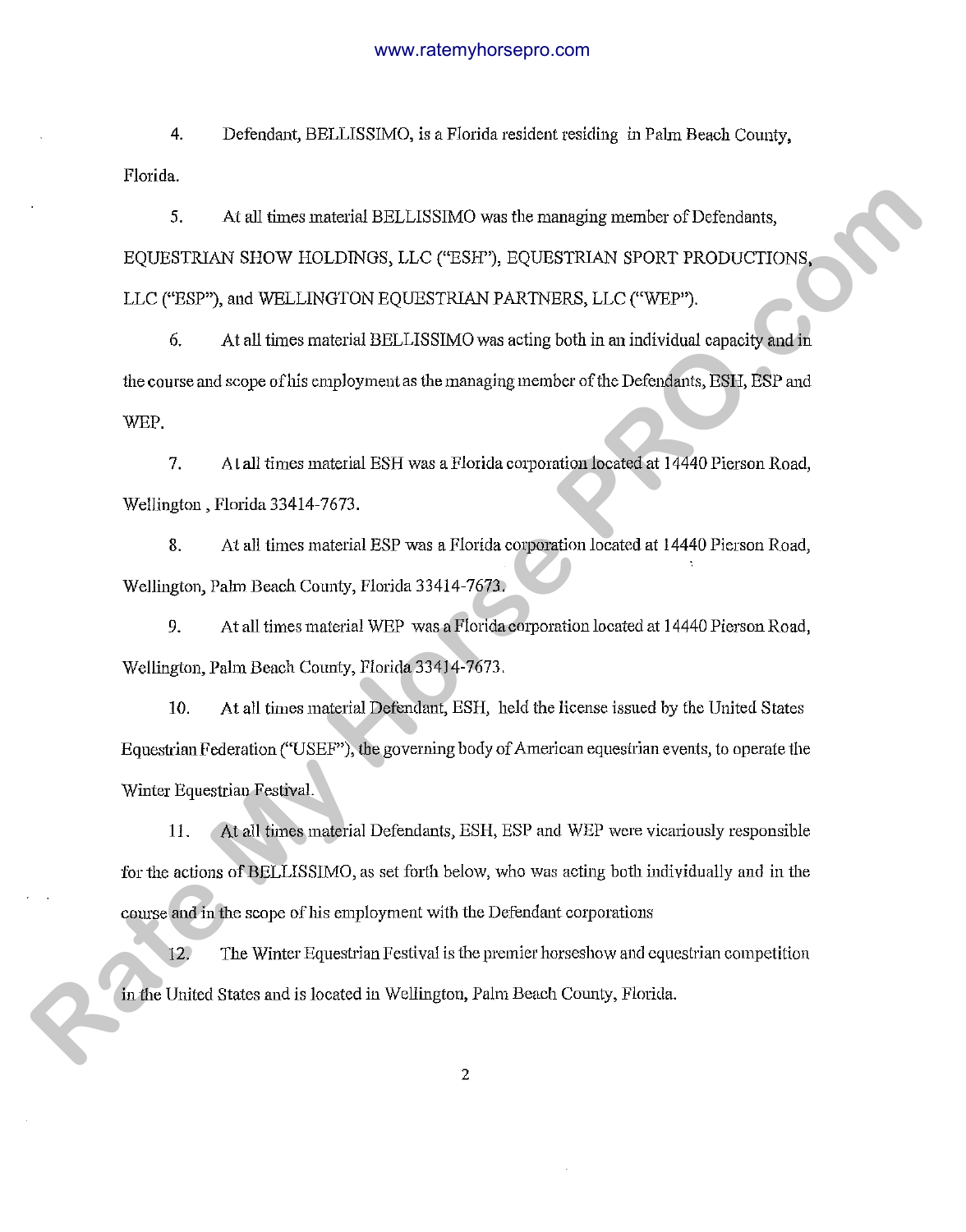13. At all times material ESH was responsible for upholding and enforcing USEF rules and regulations at the WEF and for protecting the rights of all USEF members at the Winter Equestrian Festival including STETLER.

14. Defendant, ESP, at all times material, was the competition manager of the Winter Equestrian Festival and was responsible for upholding and enforcing USEF rules and regulations at the Winter Equestrian Festival and for protecting the rights of all USEF members, including STETLER.

15. Defendant, WEP, at all times material was the operating manager of the Winter Equestrian Festival and was also responsible for upholding and enforcing USEF rules and regulations at the Winter Equestrian Festival and for protecting the rights of all USEF members, including STETLER. Equestrian Festival including STETLER.<br>
14. Defendant, ESP, at all times material, was the competitive entropyer of the Winter<br> **Rate My Horse Proposition Festival and two sequestrials for protocoling and entropying USER** 

16. Defendants have either held the license and/or managed the Winter Equestrian Festival ("WEF") for approximately three years.

17. The WEF runs for approximately four months during the winter season.

18. The WEF attracts equestrian competitors, participants, vendors and spectators from all over the world.

19. From 1992 through 2009 STETLER was an exhibitor, participant, spectator, competitor and sponsor of the WEF.

20. From 1992 through 2009 RVSB was a sponsor of the WEF.

21. From 1992 through 2008 STETLER and RVSB had written contracts for sponsorship of the WEF with the prior USEF licensee.

22. The prior contracts contained option to renew and rights of first refusal clauses.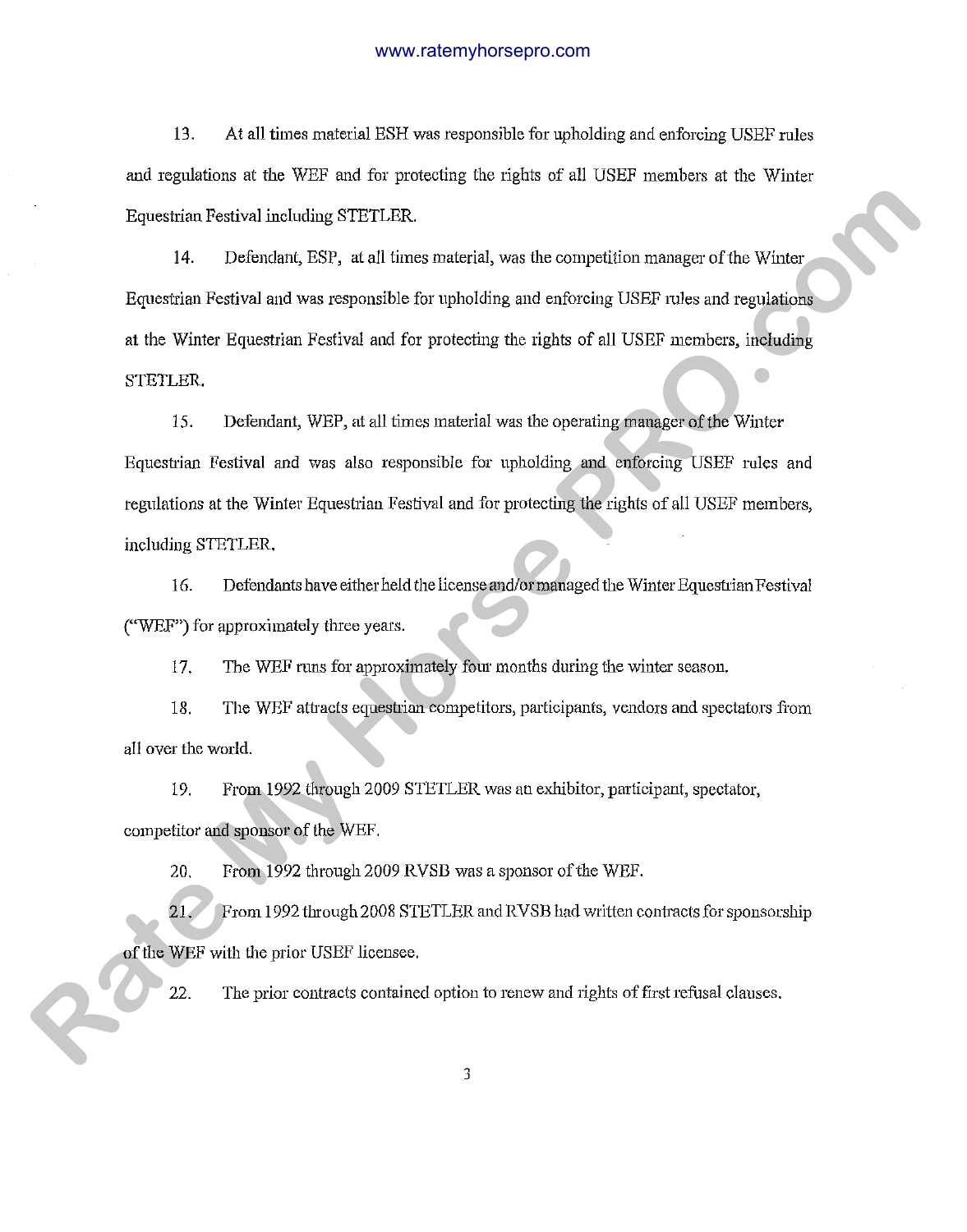23. The prior licensee was also the owner of the grounds on which the WEF events were held.

24. Many of the competitors, participants, vendors and spectators who attended the WEF resided in RVs which they owned or rented dming the four months of the competition.

25. STETLER and RVSB derived substantial revenue from selling, renting and servicing RVs to the WEF participants and from providing and servicing the campsites for the RVs.

26. STETLER and RVSB would generate RV related sales, servicing and rentals throughout the year from leads and contacts generated through the WEF.

27. In 2000 STETLER and RVSB, at their expense, began to build a campground on the South Grounds of the WEF known as the Littlewood Farms. The campground when completed provided hook-ups for *sixty* RVs. The campgound was completed in 2003. 24. Many of the competitors, participants, vertices and predictors who attended the WEF resided in RVs which they covered or resided theirs, the form member of the competition.<br>25. STETLER and RVSB derived rabitation betw

28. Commencing in 2003 and in each year until2008, STETLER and RVSB had a contract with Littlewood Farms, whereby Plaintiffs would lease the campground during the WEF and pay Littlewood Farms a sum of money and other benefits.

29. At all times material until2008 Littlewood Farms also had ahorseshow on the South Grounds at times other then on the dates of the WEF. STETLER and RVSB sponsored and participated in the other horse show as well and derived income from that participation.

30. In approximately 2008 Defendants purchased or otherwise acquirecl the rights and ownership to the WEF and the Littlewood Farms horseshow which included the land on which the campground built by Plaintiffs was situated.

31. Plaintiffs entered into an oral agreement with MARK BELLISSIMO and the other Defendants whereby Plaintiffs sponsored the 2009 WEF and operated the campground in exchange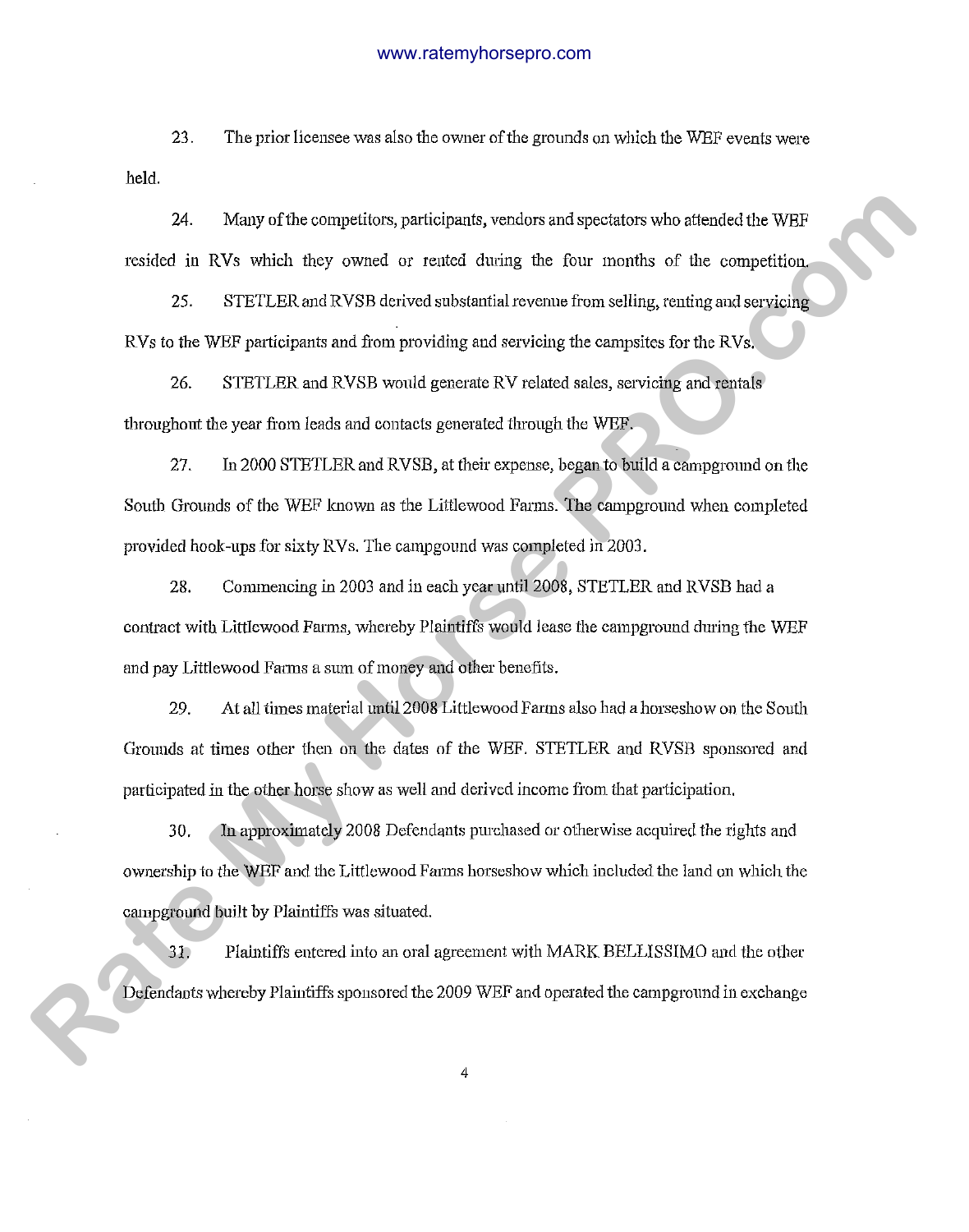for loaning Defendants the equipment listed in Exhibit "A", attached, and other valuable consideration.

; 32. The value of the equipment loaned by Plaintiffs to Defendants exceeded \$200,00.00.

33. After the 2009 WEF STETLER contacted BELLISSIMO to negotiate the terms for Plaintiffs sponsorship of the 2010 WEF.

34. Initially BELLISSIMO agreed to allow Plaintiffs to sponsor the 2010 WEF.

35. BELLJSSIMOrequested that STETLERforward to himRVSB's Confidential Client List as well as the budget, trade secrets and business model for the campground operation.

36. As consideration for the agreement, BELLISSIMO also requested that he be allowed to keep for his own personal use certain equipment previously loaned by Plaintiffs to Defendants in exchange for sponsorship of the 2009 WEF.

37. Plaintiffs were led to believe that they had an agreement with Defendants for the sponsorship of the 2010 WEF and the campground rights. As a result, Plaintiffs provided Defendants with their Confidential Client List and trade secrets for operation of the campground and allowed Defendants the use of equipment identified in Exhibit "A", attached. 22 The will no of the expirement frame of by Flat off fit to Define has a second £200,00.0.<br>
After the 2000 WHF STETLER contacted BELLISSIMO is negatively do norm for<br>
Planifith spousosing of the 2010 WHF.<br> **H.** Initially

38. Plaintiffs also agreed that BELLISSIMO could keep certain equipment identified in Exhibit "A", attached, as consideration for sponsorship of the 2010 WEF and operation of the campground.

39. Shortly after receiving Plaintiffs Confidential Client List and other proprietary information Defendants advised Plaintiffs that they were not the sponsors of the 2010 WEF and that Camping World, a major competitor of RVSB, had been given the sponsorship.

40. Defendants then contacted all of Plaintiffs clients listed on the Confidential Client List and advised each client that Camping World was the new and only RV provider of the WEF and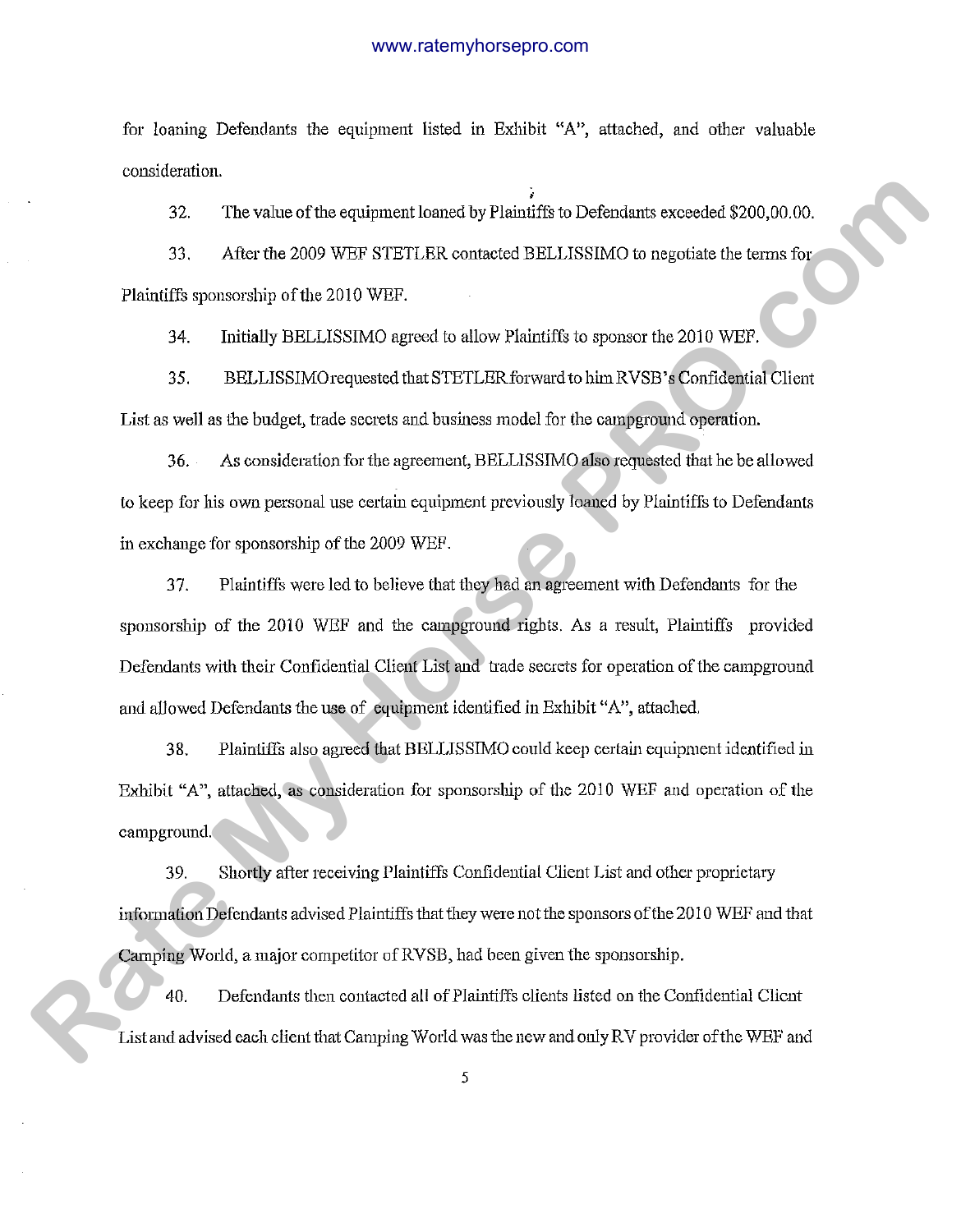to return or cancel any RV rental contract with Plaintiffs. (Defendants' October 21st, 2009 Press Release as to the above is attached hereto as Exhibit "B").

41. Defendants also gave Camping World the rights to the campground built by Plaintiffs. the use of Plaintiffs equipment located on the campground, including on-site utility equipment necessary to operate the campground, and Plaintiffs' trade secrets as to the operation of the campground. **Rate of the controllering and the signal of the comparison of the Figure of the comparison of the time of Plaintiffs equipment (costed on the comparison), including on-site utility equipment processiony to eperation the** 

42. Plaintiffs retained an attorney who wrote Defendants in November and December of 2009 and demanded the return of Plaintiffs' equipment now in the wrongful possession of the Defendants. (The letters sent on behalf of Plaintiffs to Defendants dated November and December of2009 demanding the retum of Plaintiffs' equipment are attached as Exhibits "C" and "D".)

43. Defendants refused to return Plaintiffs' property.

44. STETLER is an accomplished equestrian competitor and it was critical for STETLER to compete in the 2010 WEF as that was her long standing method to promote her RV business and to maintain customer relations with her horseshow clients.

45. Amajorreason why STETLER's clients did business with Plaintiffs was STETLER's long term involvement and support of equestrian competitions and the horseshow community.

46. Although Plaintiffs were no longer sponsors of the 2010 WEF competition, STETLER personally was a competitor in the Adult Jumper Division of the 2010 event.

47. Far Niente VI, LLC is Florida a corporation owned or controlled by Defendants. 48. Far Niente VI, LLC now owns the land on which the WEF is held.

49. On February 16<sup>th</sup>, 2010, in the midst of STETLER's personal competition at the WEF, MARK BELLISSIMO, acting individually and on behalf of the Defendants, through Far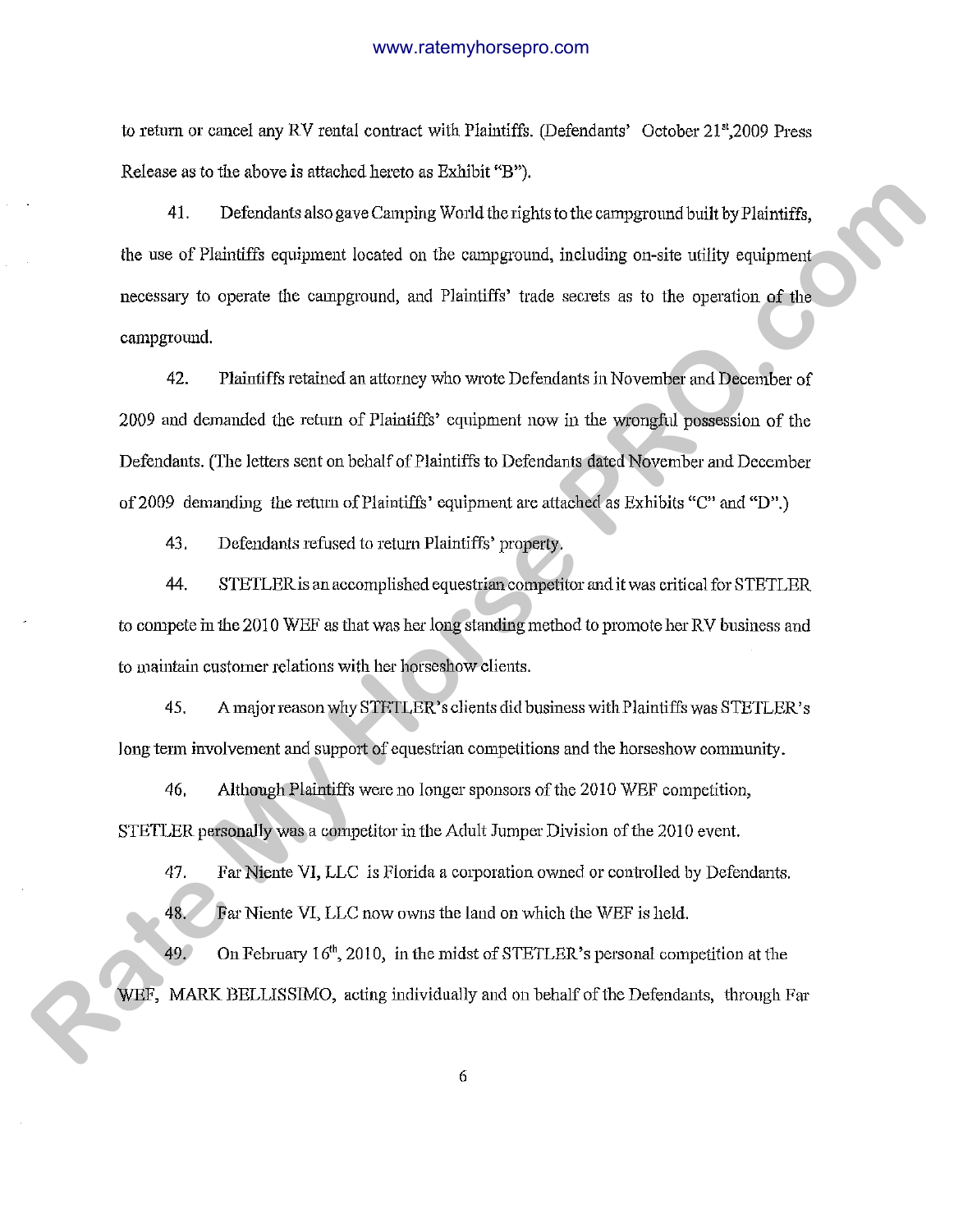Niente VI, LLC., a business entity which he controlled aud/or managed, caused STETLER to be barred from the horse show grounds as a competitor, exhibitor, spectator and participant and threatened her with trespass penalties if she came on the WEF grounds. (The letter written on February  $16^{\text{th}}$ , 2010 excluding STETLER from the WEF grounds is attached as Exhibit  $P$ ").

50. By unilaterally excluding STETLER from the WEF, Defendants violated the United States Equestrian Federation ("USEF") rules which governed the event.

51. STETLER filed a *protest* with the USEF.

52. On March  $24^{\text{th}}$ , 2010 a full-day hearing was held by the USEF in its headquarters in Lexington, Kentucky which all the parties to this lawsuit attended. GIGI STETLER and MARK BELLISSIMO testified at that hearing.

53. On May  $17<sup>th</sup>$ , 2010, after the 2010 WEF had concluded, the USEF, in a unanimous decision, found that the Defendants violated USEF rules by wrongfully excluding STETLER from the 2010 WEF premises.

54. The USEF further found that Defendants violated USEF rules by denying STETLER the right to compete in the  $2010$  WEF and in future competitions.

55. On June  $29<sup>th</sup>$ , 2010 Plaintiffs, through their attorney, wrote Certified Letters to Defendants, pursuant to Florida Statutes, Section 772.11, the "Civil Theft Statute", and again demanded return of their property. (Plaintiffs "Civil Theft" letters dated June 29<sup>th</sup>, 2010 are attached as Composite Exhibit "F"). threatened her with treatas periodics if a.se cause on the WEP grounds, (The letter withen on<br>February 16°, 2010 excluding STRTLER from the WEP grounds is attached as Exhibit TFP,<br>50. By unilaterally excluding STRTLER fro

56. Defendants still refiised to return Plaintiffs equipment 57. This lawsuit followed.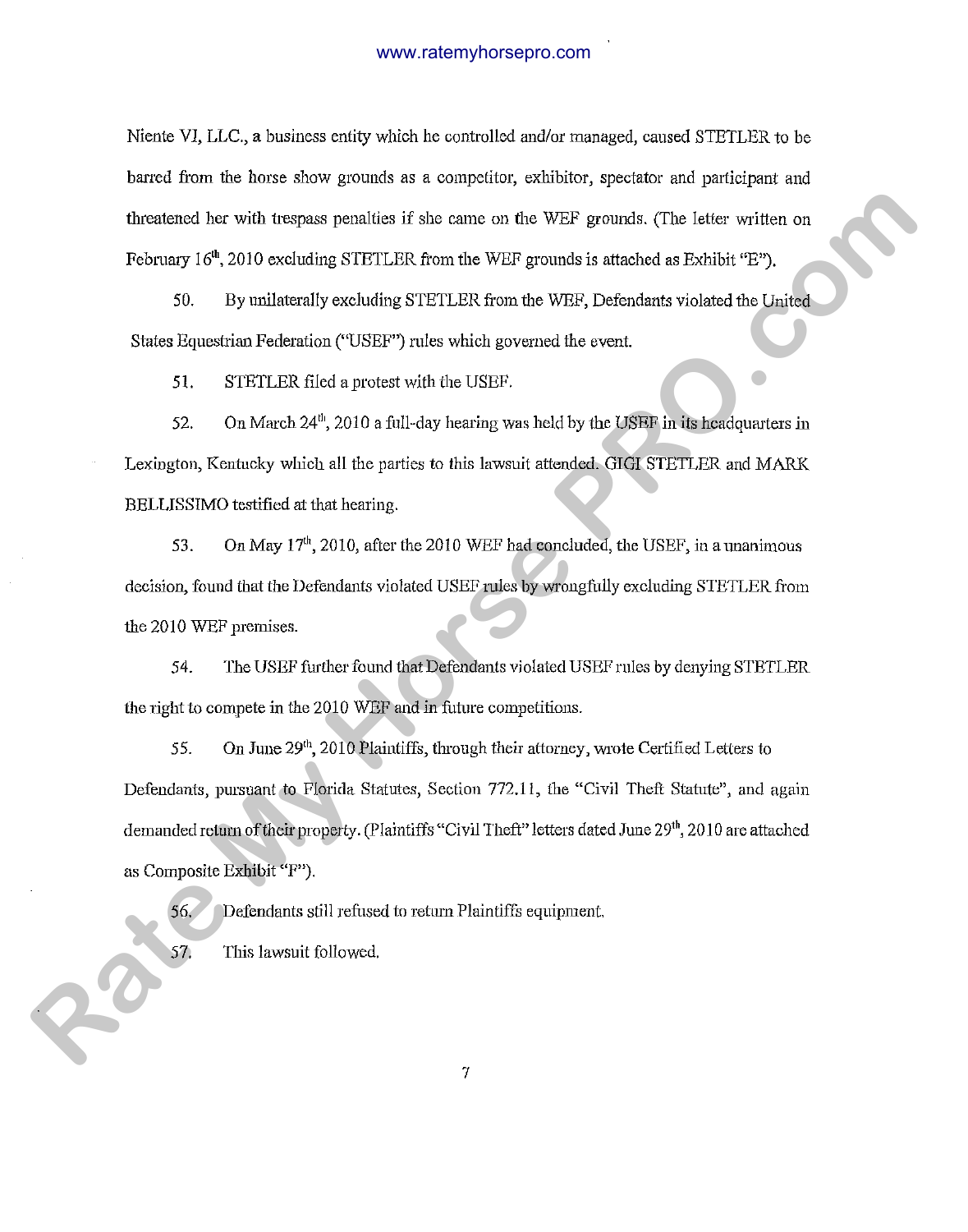# **COUNT I PLAINTIFFS' CONVERSION CLAIM AGAINST THE DEFENDANTS**

58. Plaintiffs adopt and re-allege paragraphs 1 to 57, above.

-··--··-·-----. ·--······-· ---------·------········ ---

59. Plaintiffs are the rightful owners of the property which is specifically identified in Exhibit "A", attached. 58. Plaintiffs about ond readings generates) at to 57, elove.<br> **S2.** Plaintiffs are the rightful owners of the property which is excellently identified in<br>
Takishi "A", attacked.<br>
60. With respect to the 2009 WFF, Plainti

60. With respect to the 2009 WEF, Plaintiffs allowed Defendants to utilize the property in exchange for sponsorship rights of that event, which event was sponsored by Plaintiffs.

61. With respect to sponsorship of the 2010 WEF, initially Defendants agreed that Plaintiffs could sponsor that event.

62. In exchange for sponsorship rights Plaintiffs agreed to allow Defendants to utilize the property described above.

63. Defendants subsequently refused to allow Plaintiffs to sponsor the 2010 WEF.

64. Plaintiffs demanded return of their property. (Plaintiffs letters demanding retum of their property are attached as Exhibits "C", "D", and "F".)

65. Defendants refused to return Plaintiffs' property.

66. Plaintiffs did not authorize Defendants to maintain possession and control oftheir property.

67. Defendants refusal to return Plaintiffs' property deprived Plaintiffs of their property permanently or for an indefinite period of time.

68. Defendants refusal to return Plaintiffs' property is inconsistent with Defendants ownership interests in the property.

69. Defendants refusal to return Plaintiffs' property constitutes a conversion of the property which rightfully belongs to the Plaintiffs.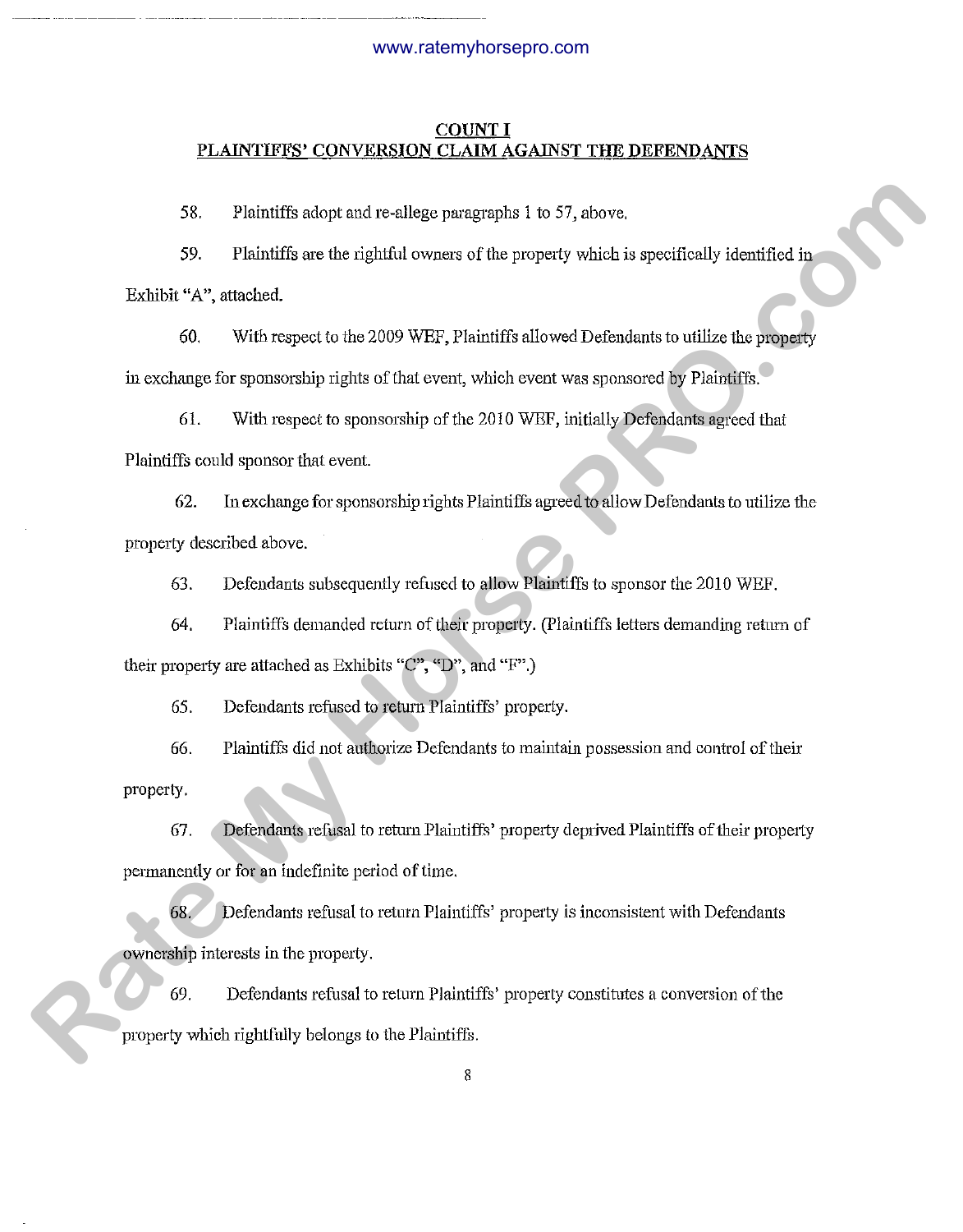**WHEREFORE,** Plaintiffs demand judgment against Defendants for compensatory damages, punitive damages, costs of litigation and such further relief as the Court deems fit. Plaintiffs demand trial by jury of all issues so triable as of right.

# **COUNT IT**  AINTIFFS' CIVIL THEFT CLAIM **PURSUANT TO FLORIDA STATUTES, SECTION 772.11(1)**

70. Plaintiffs adopt and re-allege paragraphs 1 to 57, above.

71. This claim is brought pursuant to Florida Statutes, Section 772.11 (1), entitled "Civil" Remedy For Theft".

72. All conditions precedent to filing this claim have been met including proper pre-suit written demand and notice on Defendants pursuant to FS 772.11 for return of Plaintiffs' property.

73. Plaintiffs are the rightful owners of the property which is specifically identified in Exhibit "A", attached.

74. With respect to the 2009 WEF, Plaintiffs loaned the property identified above to Defendants and allowed Defendants to utilize the property in exchange for sponsorship rights of that event which Plaintiffs sponsored. Trial by jusy of all tests<br>as no triable as of rights<br>**PLAINTIPPS' CAVIL THE COUNT II**<br>**REACTION TRIAL COUNTIFICATIONS IS DETERMINENT COUNTIFICATIONS**<br>**RATE TRIAL COUNTIFICATION STATUTES. SECTION TRIALITY (FOR TRIALITY)**<br>

75. With respect to the 2010 WEF, Plaintiffs agreed to allow Defendants to utilize their property if Defendants allowed Plaintiffs to sponsor the 2010 WEF.

76. Defendants initially agreed to allow Plaintiffs to sponsor the 20 I 0 WEF but subsequently refused to allow Plaintiffs to sponsor the event.

77. Plaintiffs demanded return of their property. (Plaintiffs' letters demanding return of their property are attached as Exhibits "C", "D" and "F".)

78. Defendants refused to return Plaintiffs' property.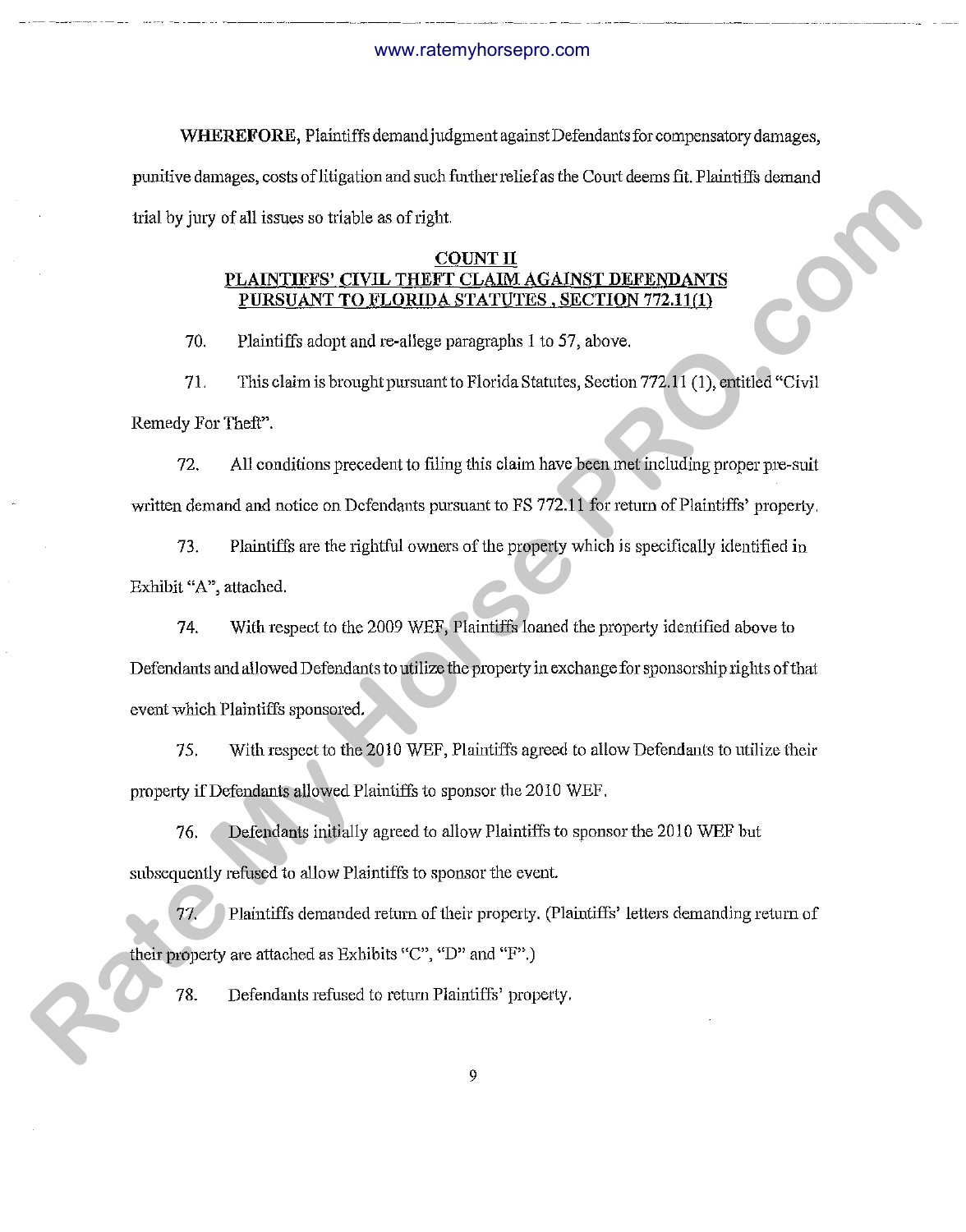----~---------------------- ------·- .. ··- ------------ ···----··· ------~-------------

79. Defendants refusal to return Plaintiffs' property deprived Plaintiffs of the use of their property permanently or for an indefinite period of time.

80. Defendants refusal to return Plaintiffs' property is inconsistent with Defendants ownership interest in the property.

81. Defendants knowingly intended to either temporarily or permanently deprive Plaintiffs of the right to their property.

82. Defendants intended to appropriate Plaintiffs' property for their own use or for the use of others who are not entitled to the use or possession of the property. **Rate My Horse Property is inversistent** with Definition of the My Horse Property is inversistent with Definition<br>overcellap interest in the property.<br> **Rate My Horse Property.**<br> **Rate My Horse Property.**<br> **Rate My Horse P** 

83. Defendants' actions herein evidence a felonious intent to steal Plaintiffs' property, which actions constitute civil theft.

**WHEREFORE,** Plaintiffs demand treble damages, attorneys' fees and comt costs against Defendants and further demands trial by jury of all issues so triable as of right.

# **COUNT III**  STETLER'S CLAIM FOR INTENTIONAL INFLICTION OF EMOTIONAL DISTRESS

84\_ Plaintiff, STETLER, adopts andre-alleges paragraphs 1 to 57, above.

85. As set fmih in paragraphs 44 to 54, above, Defendants wrongfully and

deliberately caused STETLER to be barred from the horseshow grounds and the WEF competition.

86. Defendants conduct was intentional or reckless.

87. Defendants conduct was outrageous.

Defendants conduct was calculated to cause STETLER emotional distress.

STETLER suffered severe emotional distress, humiliation and embarrassment as

a result of Defendants' conduct.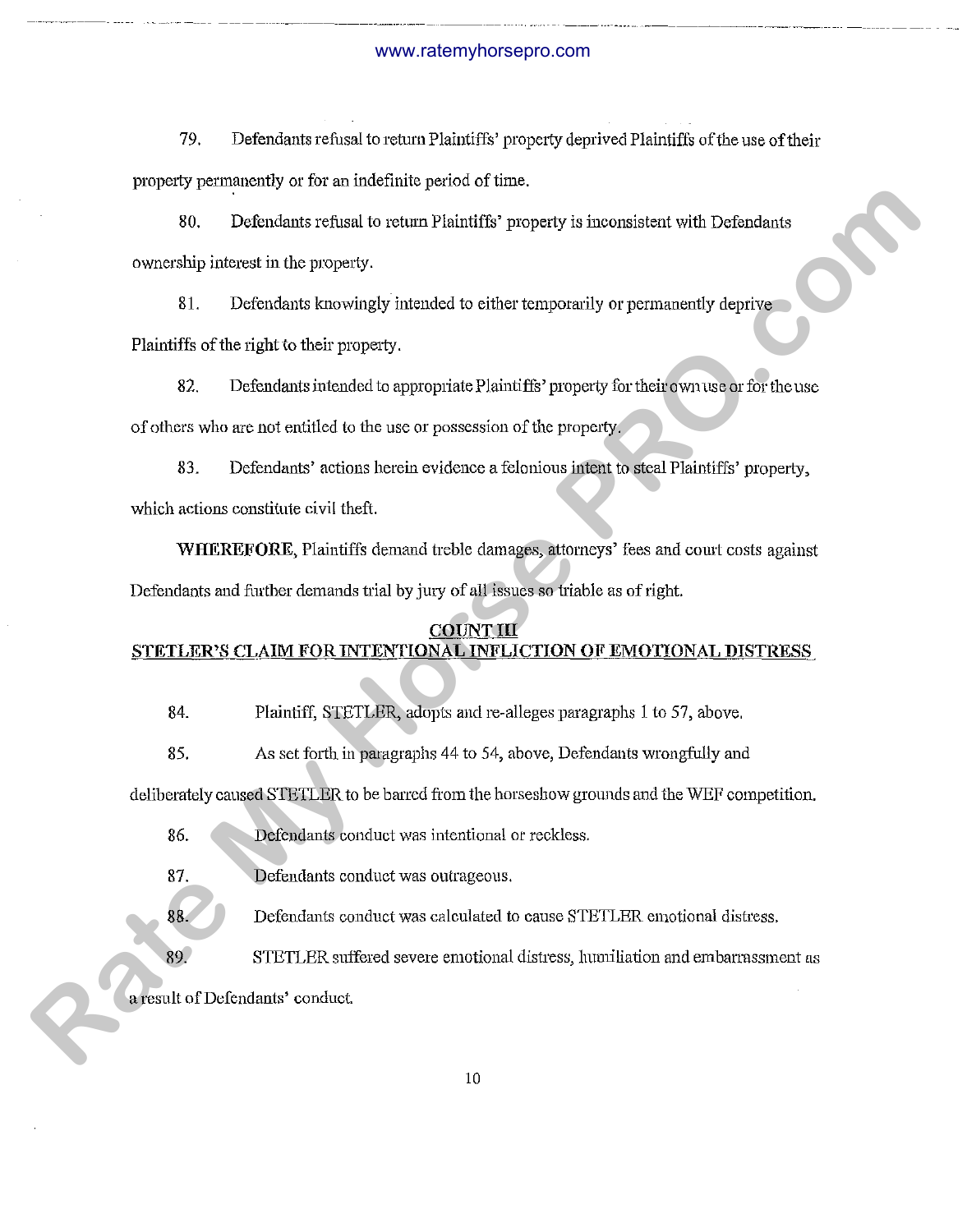WHEREFORE, STETLER demands compensatory damages, punitive damages and costs of litigation against Defendants and such further relief as the Comt might grant. STETLER demands trial by jury of all issues so triable as of right.

# COUNT IV PLAINTIFFS' CLAIM FOR INTERFERENCE WITH ADVANTAGEOUS BUSINESS RELATIONS AGAINST DEFENDANTS

90. Plaintiffs adopt and re-allege paragraph l to 57, above.

91. Plaintiffs had business relationships with the clients listed on their Confidential Client List.

92. Through the course of many years Plaintiffs established and refined certain operating procedures with respect to managing the campground at the \VEF.

93. Defendants acquired Plaintiffs Confidential Client List and campground operating procedures tlrrough deceptive means as described in paragraphs 35 through 41, above.

94. Defendants had actual knowledge that Plaintiffs had business relationships with those clients.

95. Defendants had actual knowledge that Plaintiffs' campground management procedures resulted in a high level of service to RV customers and was a major factor in why they chose to stay for the season in the campground. These procedures which took years to develop and refine constituted Plaintiffs' trade secrets as to the operation of the campground. Find by jury of all issues so triate is of cight.<br> **PLAINTIFYS' CLAIM EOR INTERCRIMENTIVE ADVANTAGEOIS RUSINVAS<br>
EXERCITING SCALES BEEN DIVITED ANY AND ANTIFICATION SECTION OF ALL THEST SECTION SCALES BEEN DIVITED AND ANT** 

96. Defendants without Plaintiffs knowledge or consent forwarded Plaintiffs' Confidential Client List and trade secret operating procedures to Camping World, a RV dealer and a major competitor of the Plaintiffs.